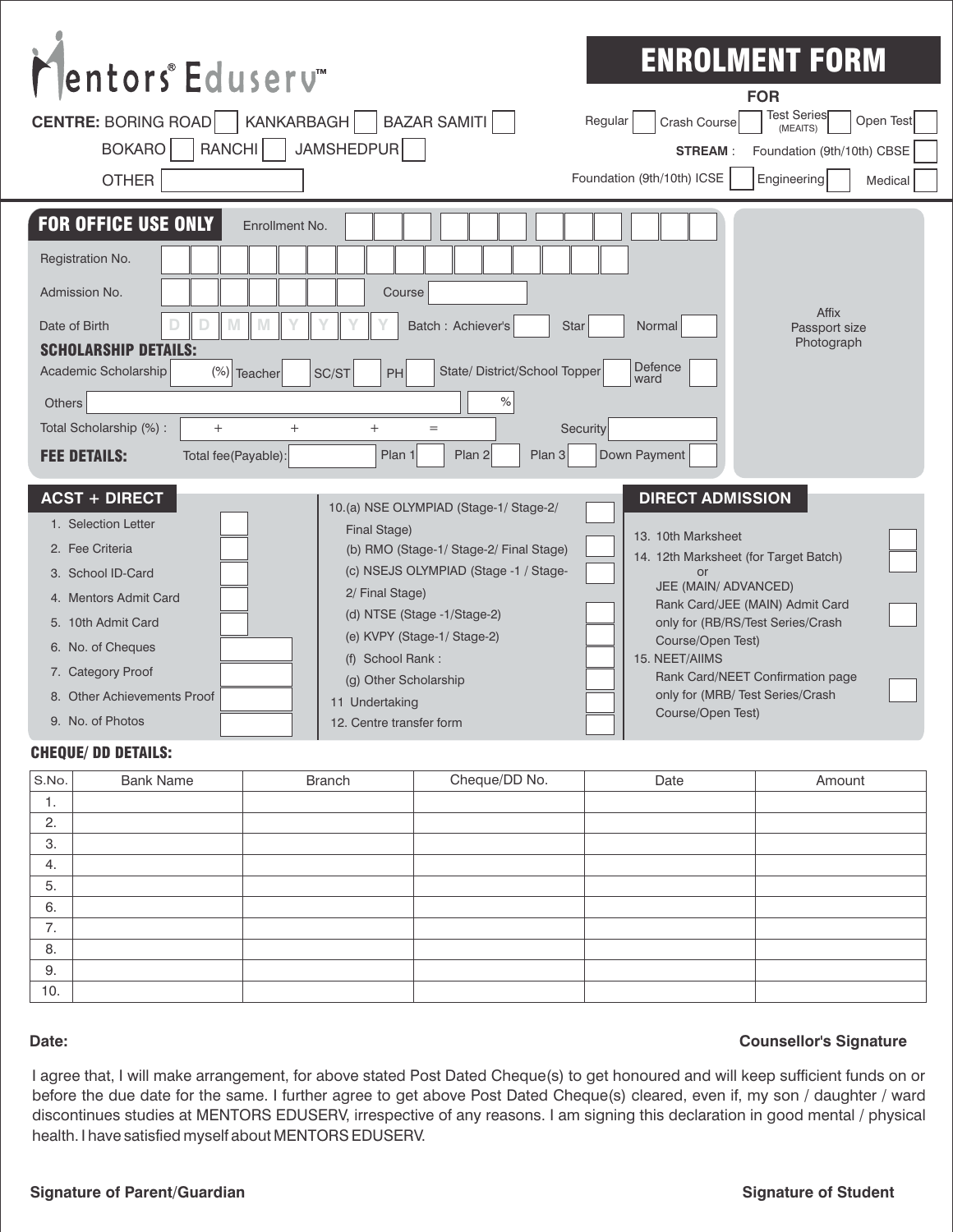| PERSONAL DETAILS OF STUDENTS                                       |                          |                                       |  |  |  |  |
|--------------------------------------------------------------------|--------------------------|---------------------------------------|--|--|--|--|
| Have you previously enrolled in Mentors Eduserv?                   | No<br>Yes                |                                       |  |  |  |  |
| Name                                                               |                          |                                       |  |  |  |  |
| Gender: Male<br>Female                                             | Category:                | OBC(NCL)<br>SC/ST<br><b>GEN</b><br>PH |  |  |  |  |
| Phone (STD)<br>$\circ$<br>$\bigcirc$<br>$\Box$<br>$\mathbb C$<br>Е |                          |                                       |  |  |  |  |
| Mobile Number<br>Alternate Number<br>(DND Free)<br>(DND Free)      |                          |                                       |  |  |  |  |
| Email ID                                                           |                          |                                       |  |  |  |  |
| <b>Mother's Name</b>                                               |                          |                                       |  |  |  |  |
| Occupation                                                         |                          | Designation                           |  |  |  |  |
| Father's/Guardian's Name                                           |                          |                                       |  |  |  |  |
| Occupation                                                         |                          | Designation                           |  |  |  |  |
| Annual Income of Parent                                            | (Lac per annum)          |                                       |  |  |  |  |
| If Father/Mother/Teacher: School Name                              | <b>Board</b>             | <b>District</b>                       |  |  |  |  |
| <b>CORRESPONDENCE ADDRESS</b>                                      |                          |                                       |  |  |  |  |
|                                                                    |                          |                                       |  |  |  |  |
|                                                                    |                          |                                       |  |  |  |  |
|                                                                    |                          |                                       |  |  |  |  |
| City/Town                                                          |                          |                                       |  |  |  |  |
| State                                                              |                          | Pin                                   |  |  |  |  |
| Country                                                            |                          |                                       |  |  |  |  |
|                                                                    |                          |                                       |  |  |  |  |
|                                                                    | <b>PERMANENT ADDRESS</b> |                                       |  |  |  |  |
|                                                                    |                          |                                       |  |  |  |  |
|                                                                    |                          |                                       |  |  |  |  |
|                                                                    |                          |                                       |  |  |  |  |
| City/Town                                                          |                          |                                       |  |  |  |  |
| State                                                              |                          | Pin                                   |  |  |  |  |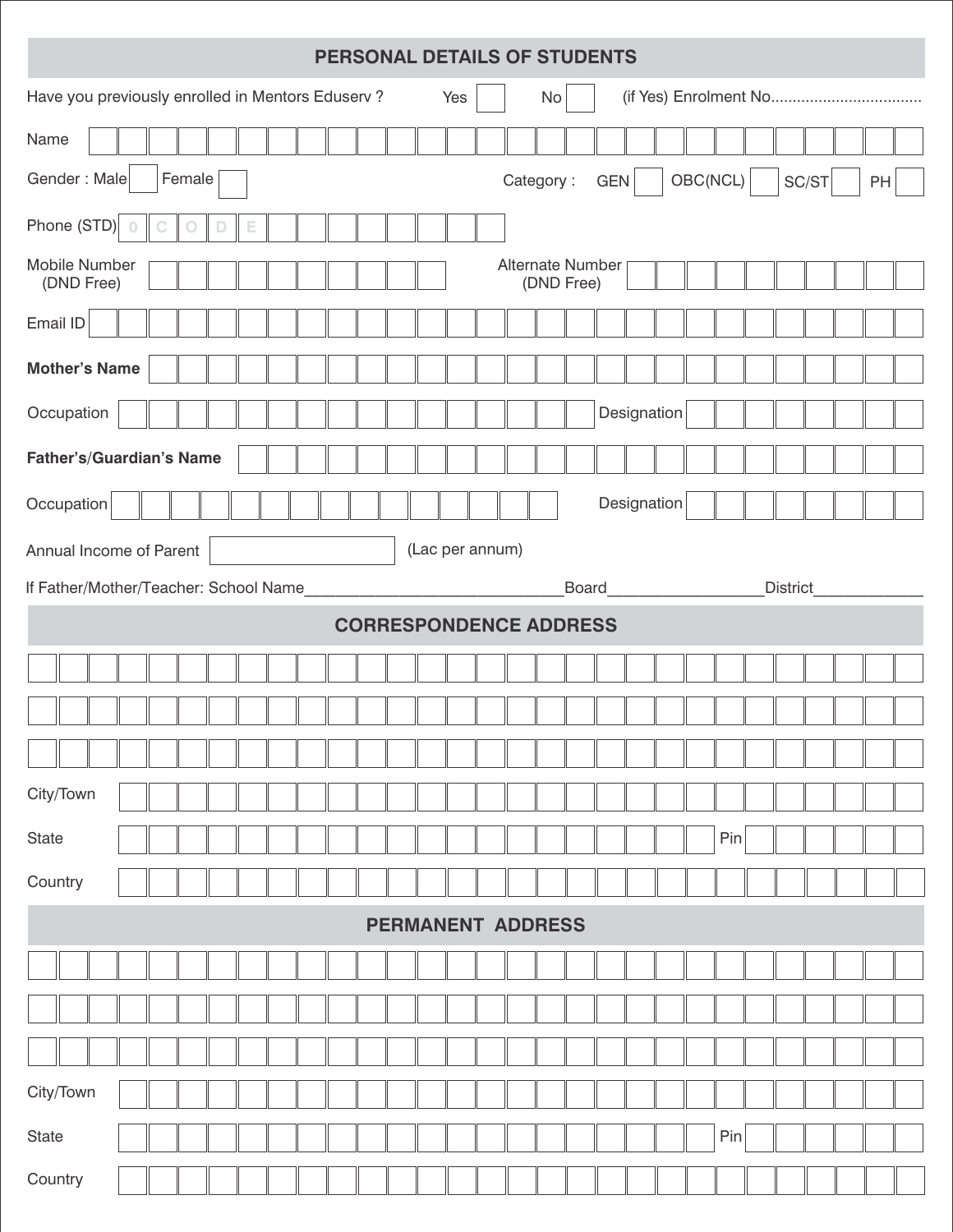| <b>ACADEMIC DETAILS</b>                                                                          |  |  |  |  |  |
|--------------------------------------------------------------------------------------------------|--|--|--|--|--|
| <b>Class Studying after March 2017: 9</b><br>12 PASS<br>10 <sup>°</sup><br>12 <sup>2</sup><br>11 |  |  |  |  |  |
| DETAILS OF SCHOOL STUDYING IN/LAST ATTENDED                                                      |  |  |  |  |  |
| <b>School Name</b>                                                                               |  |  |  |  |  |
| <b>School Address</b>                                                                            |  |  |  |  |  |
| City/Town                                                                                        |  |  |  |  |  |
| Pin<br><b>State</b>                                                                              |  |  |  |  |  |
| Phone (STD)<br>$\bigcirc$<br>$\Box$<br>Е<br>$\circ$                                              |  |  |  |  |  |
| School affiliated to :CBSE<br><b>ICSE</b><br><b>BSEB</b>                                         |  |  |  |  |  |

# **DETAILS OF LAST EXAMINATION PASSED ( as in Registration Form)**

| Class | School/Board | Year of Passing | Grade/Percentage (%) secured |       | Overall CGPA/Aggregate |
|-------|--------------|-----------------|------------------------------|-------|------------------------|
|       |              |                 | Science                      | Maths | Percentage (%)         |
|       |              |                 |                              |       |                        |
|       |              |                 |                              |       |                        |

# **DECLARATION**

I hereby declare that the information provided by me in this Enrolment Form is correct to the best of my knowledge.

**Place:**

**Date:**

**Signature of Parent/Guardian Signature of Student**